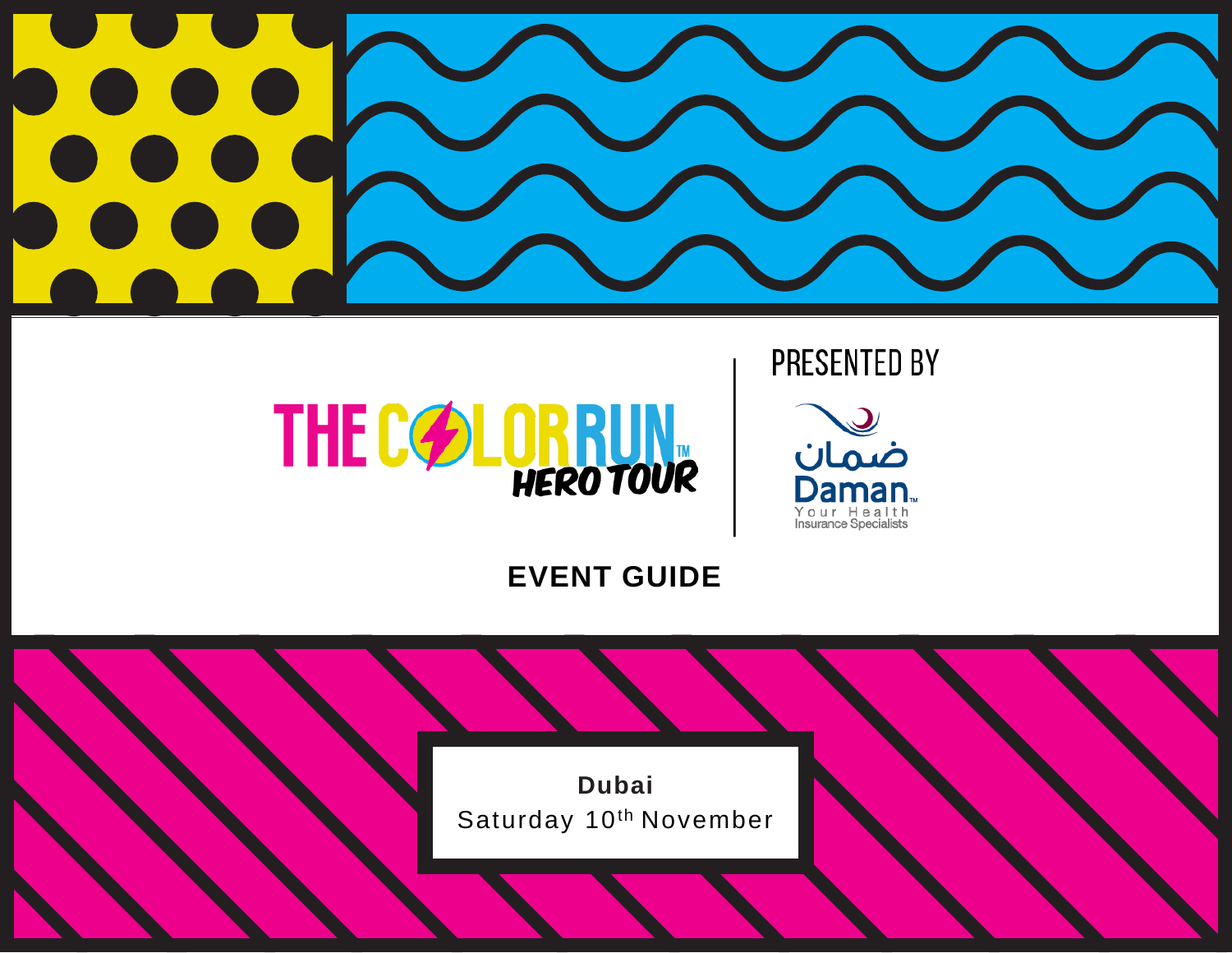

# **RACE PACKS**

Color Runners who purchased in Stadium will already have your Limited Edition Hero World Tour Race Pack. If you're one of those, or have already collected, don't forget to upload using #Happiest5k as we love to see you all getting ready for the big day!

For those of you who ordered online and still need to collect, please see below some very important information on when you can pick up (don't forget to bring your booking confirmation email!) and check out the cool merchandise at our store:

- **Sunday 4 th – Wednesday 7 th: Stadium in City Centre Deira / 10am – 10pm**
- **Sunday 4 th – Friday 9 th: Stadium in Dubai Mall / 10am – 10pm**

**Please remember there will be no pick-up or sales on event day.**

If any of your friends or family still need to purchase they can do so at either of the above stores during those times or at www.thecolorrun.ae

## **RACE BIBS**

Once you have your Race Pack, please keep it super safe! Your Race Bib is your entry to the event so please don't lose it! Don't forget to write the details of your emergency contact on the back.

If you have forgotten / lost / your dog ate your race bib, please come to our Information Desk on event day from 6am. You need to bring your ID and proof of purchase! It'll cost you AED 50 to replace though so best to just keep it safe from the start! Your old race bib number will also be void so nobody can enter using your previous bib.

When entering, have your bib nice and visible so security can let you in nice and quick!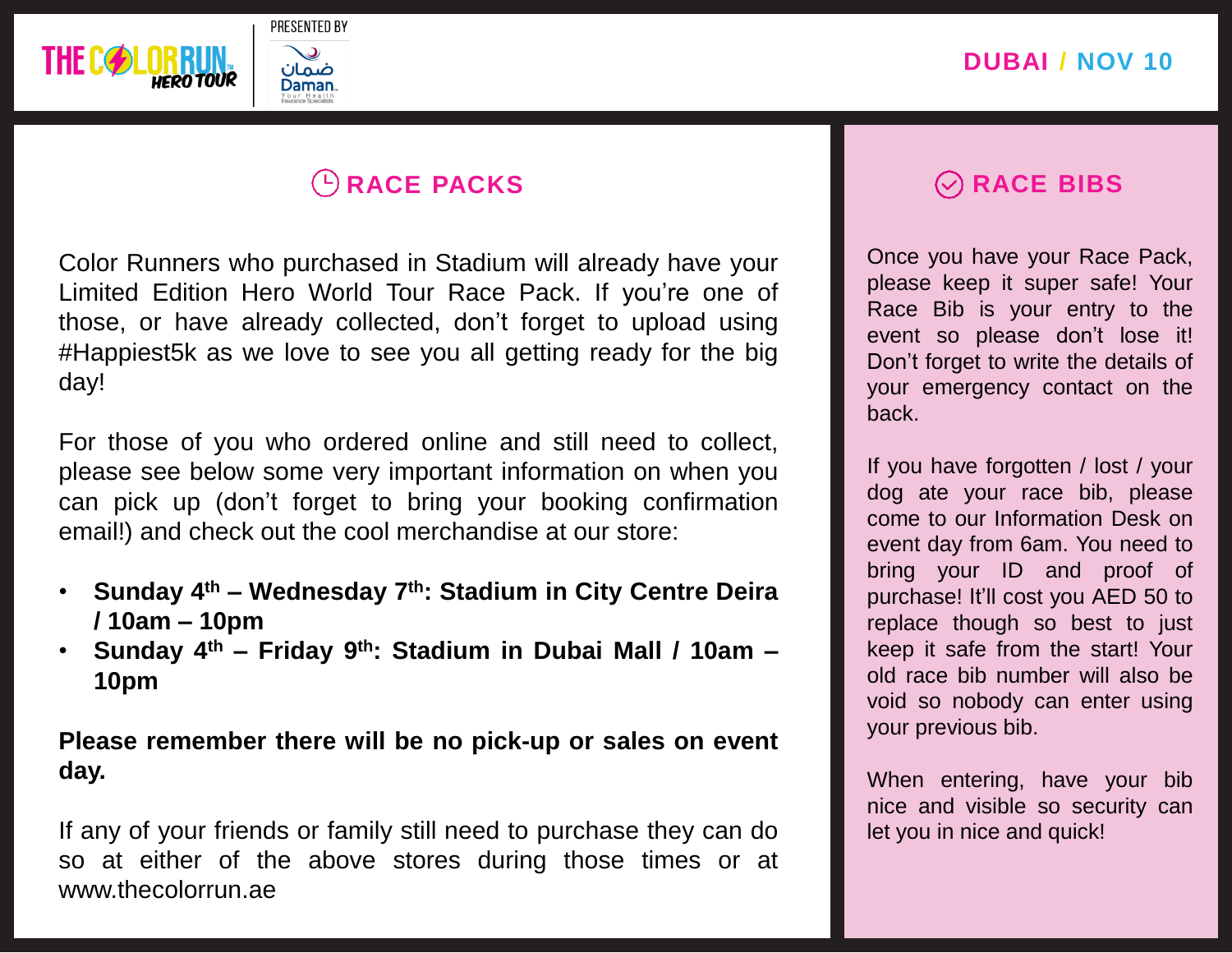

# **PARKING & TAXIS**

We highly encourage carpooling or catching a taxi to the event – there will be thousands of Color Runners on the day! Please allow for plenty of time to gain access to the venue.

Plenty of parking is available at Dubai Autodrome. Please follow the directional signage and our friendly volunteers and parking attendants will also be on hand to point you in the right direction.

For those of you with Deluxe or VIP Parking, keep an eye out for those separate parking signs.

If you are travelling to or from the venue via RTA Taxi or Careem then keep an eye out for the signs on where to be dropped off and collected. We would recommend travelling by Careem and using the code COLORRUN to gain 40% off your trip to and from the venue!

Drop Offs for RTA Taxi's & Careem will be in front of the main Autodrome entrance (roughly aligned with Cycle Hub), whereas Pick-Ups will be by the Dubai Autodrome Welcome Centre (near to the Village).

## **ROAD CLOSURE**

The service road in front of Dubai Autodrome will be closed except for drop off security and police will ensure that only RTA, Careem and vehicles dropping off are allowed access. Please do not drop off on the main street as Police will be present.

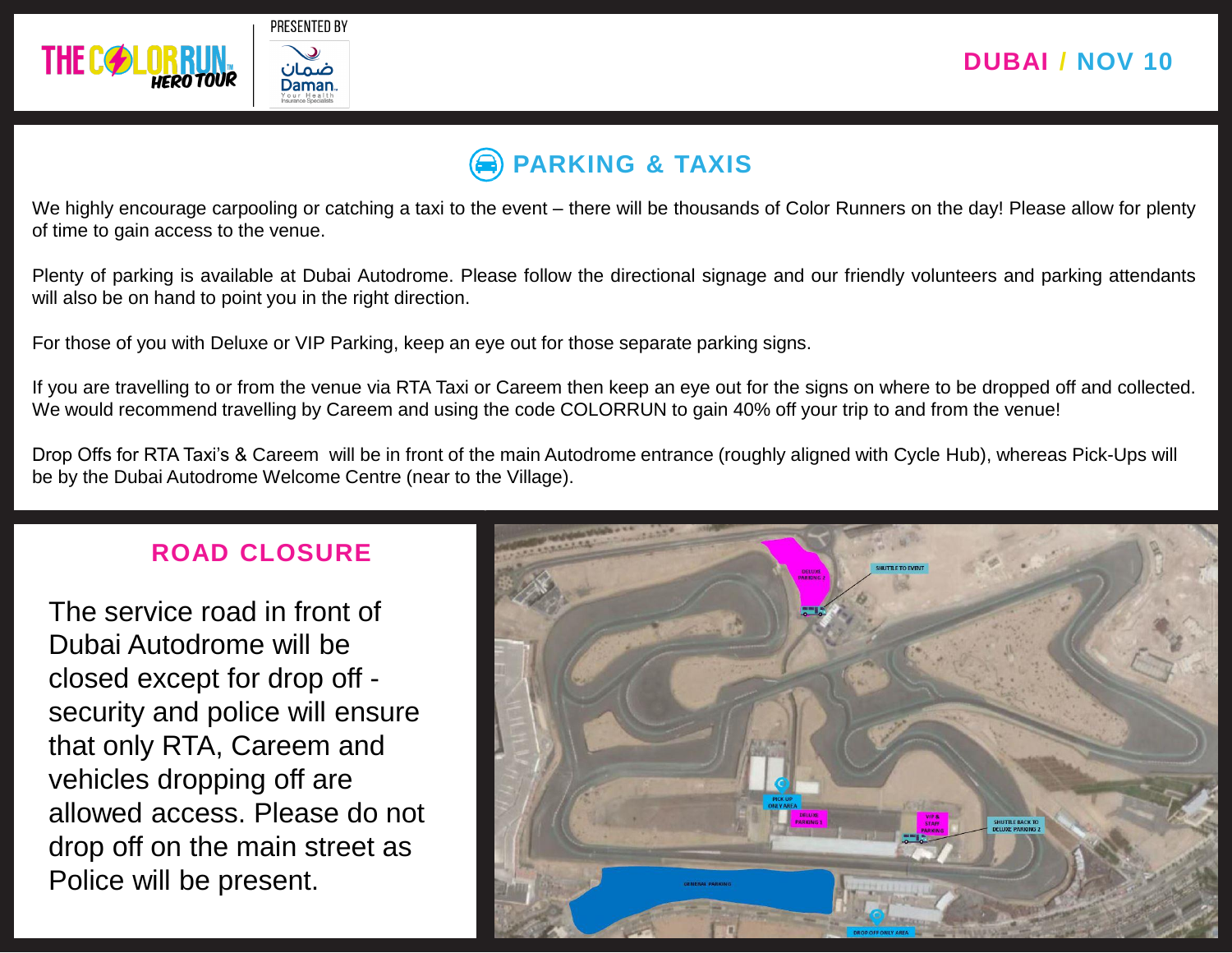

# **SCHEDULE**

The event site will open at 7.00am and we recommend getting there no later than 7.30am.

The warm up will start at 7.45am and the first runners will head into the start chute at 8.15am.

## **START CHUTE**

The start chute will open at 8.30am and close at 9.30am. All Color Runners MUST arrive to the start chute by 9.15am – please don't be late!

Plus the start chute is its very own party with music, entertainment and free merchandise being given out – what's not to love!?

Runners will depart in waves of 1000 so you can easily enjoy the 5k fun with friends and family! Remember, it isn't a race, so no jostling for position at the start line!

As always, we'll also have our Family Lane for any parents and their Little Color Runners!

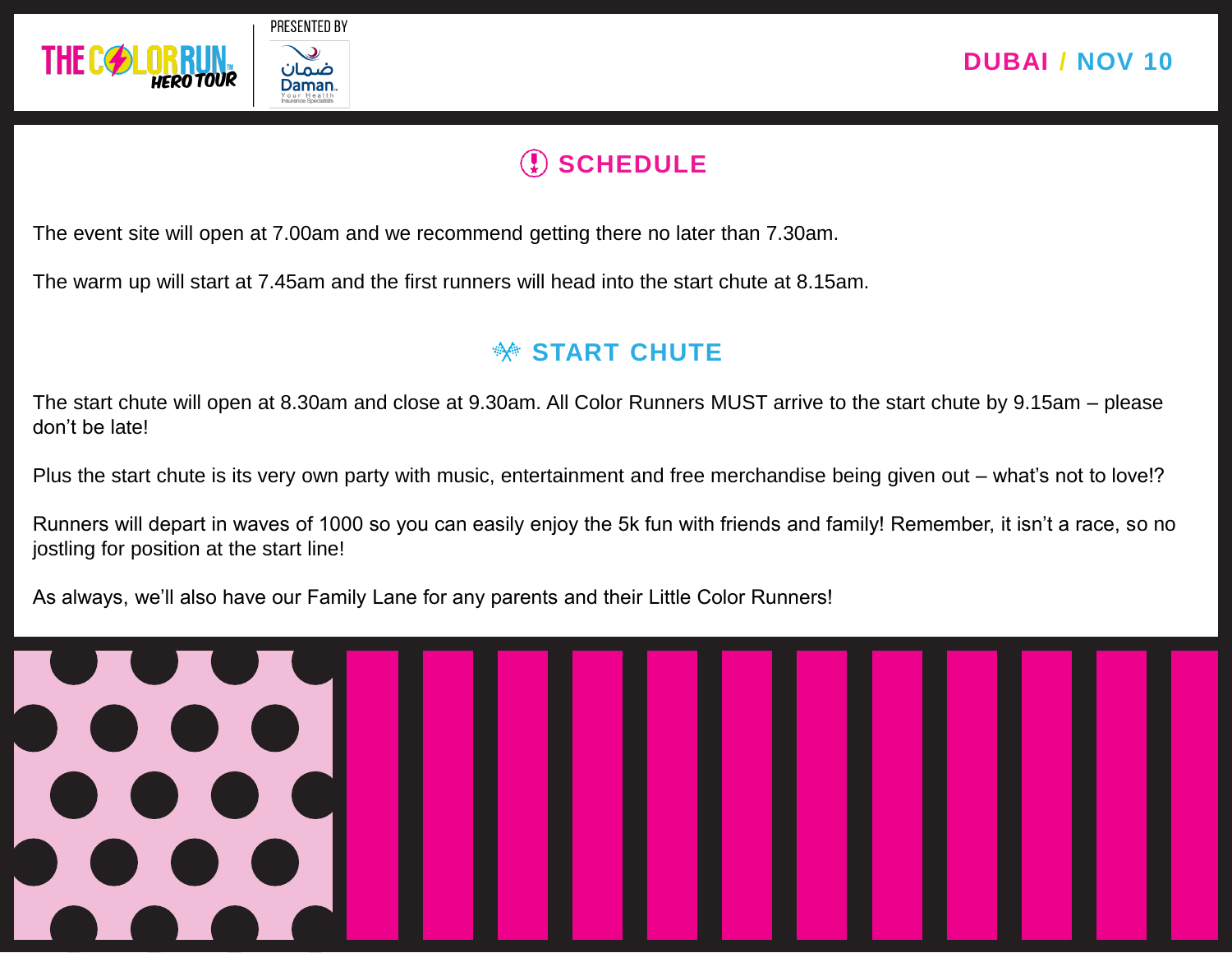## **DUBAI** / **NOV 10**



## **FINISH FESTIVAL**

The fun isn't over when you cross the finish line - it's really only just begun! You'll be given your medal as soon as you cross the Finish Line! Then it's time to grab your Color Packet, give yourself a pat on the back for running a 5k and join the Finish Festival. We'll have lots of food and beverages for you to munch on, some cool games and of course…the world famous color throws!

#### **FOOD & WATER**

Thanks to Oasis, you will be kept hydrated throughout the 5k…we have two water stations on the course and one at the end! Just remember to throw it away in the bins provided!

in the Finish Festival area. There will be plenty of food and drink options available for sale

## **ZONES**

This year, we have five Color Zones – which are Blue, Yellow, Red, Orange and Pink!

All products are 100% natural and safe and when you enter each Color Zone our awesome volunteers will be covering you from head to toe!

Please keep moving through the Color Zones as we don't want to create a bottleneck. To keep the color away from your eyes Color Throwers try to aim low as you pass by. Some Color Runners opt to wear glasses or goggles for their eyes and use a bandana or dust mask for their mouths. If you wish, you can wear some form of eye protection especially kids!

The Foam Zone is a 15m long area with foam for you to enjoy…or you can simply run or walk past and watch the fun from the outside!

We also have our brand-new Honor Photo Zone this year where you'll be able to view on the photos on our website straight after the event! Please wear your bib on the front of your top so you will be able to easily see all of your photos!

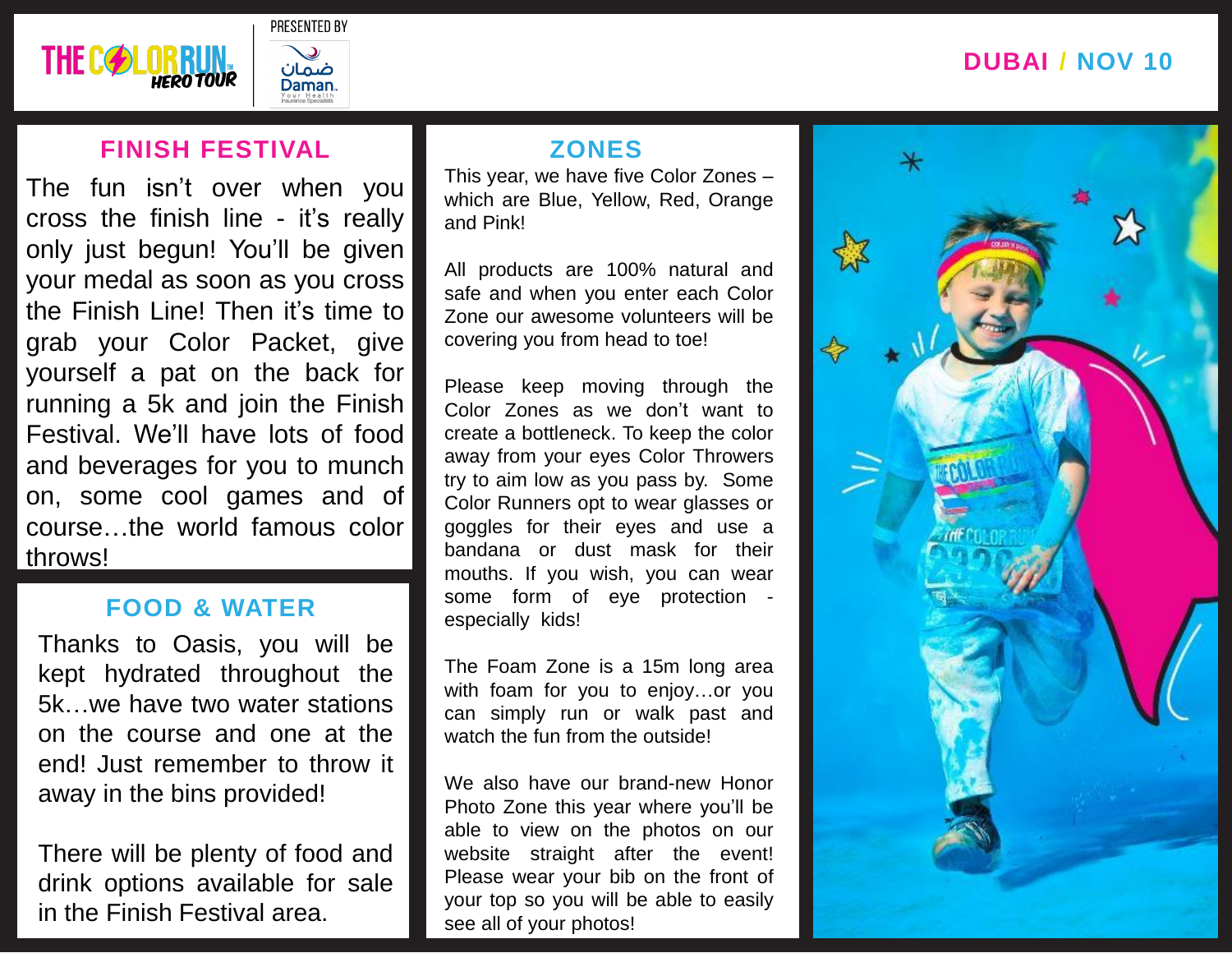



#### **RUNNING WITH CHILDREN**   $(xk)$

With thousands of Color Runners in attendance on event day there is always the possibility of our smaller Color Runners getting separated from their parents. If you are running with your children then the kids will no doubt have a great time.

We recommend that you write your mobile number on your child's bib in the unlikely occurrence that they get separated from you. That way we can get in touch with you should we find ourselves with some new small friends.

**Lost Children - If you do find a lost child please bring them to one of our members of staff with a radio.**

# **STORAGE**

Please note, there are no lockers or bag drop facilities at the venue. Please arrive ready to run and leave your valuables at home or in your car.

## **WEATHER**

Runner safety is our highest priority. Stay tuned to your email, the website and our social media pages this week and event day for updates regarding any event related news about weather conditions.

## **RULES & SAFETY**

If you are running with small children, please watch and direct them through the event.

If you are concerned at all with any part of the experience, feel free to wear safety glasses, a bandana, or a dust mask.

Please follow the directions provided by event officials and volunteers.

Above all, please be courteous and respectful to everyone.

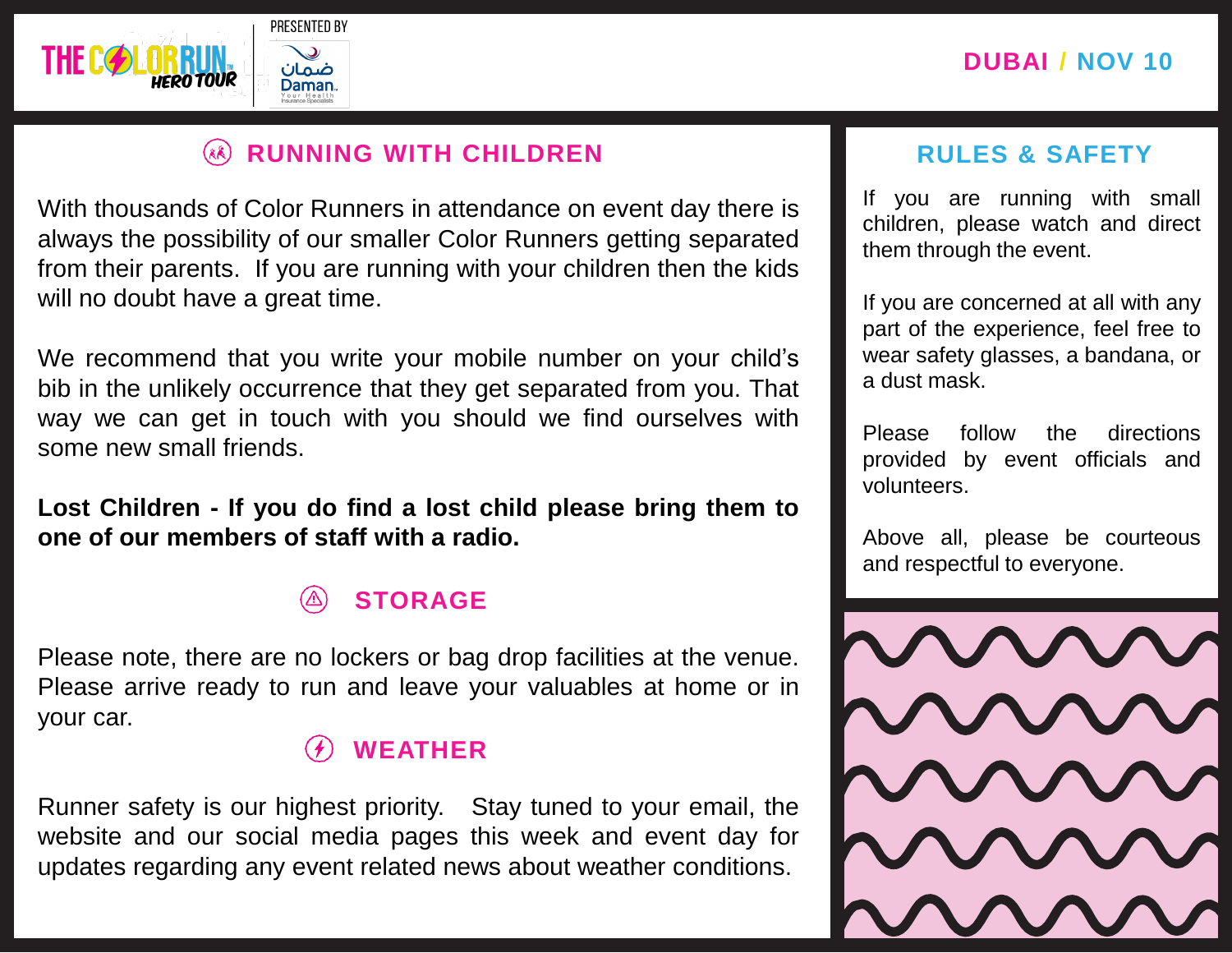



# **MERCHANDISE**

Still not got that tutu for the ultimate Color Runner look yet? Fear not!

We will have all of our fun, funky and colorful items at our Store on event day, so you can rock those glasses and party socks as you snap that #selfie for Instagram!

# **GIVING BACK**

As a for-profit event management company, we love the opportunity we have to partner with charities to help shine a light on their amazing work within society and highlight the causes they stand for. We have raised donations for more than 80 international charities since 2012 for a total of \$5m plus.

Once again, we will be donating a portion of all entries to Friends of Cancer Patients in the UAE.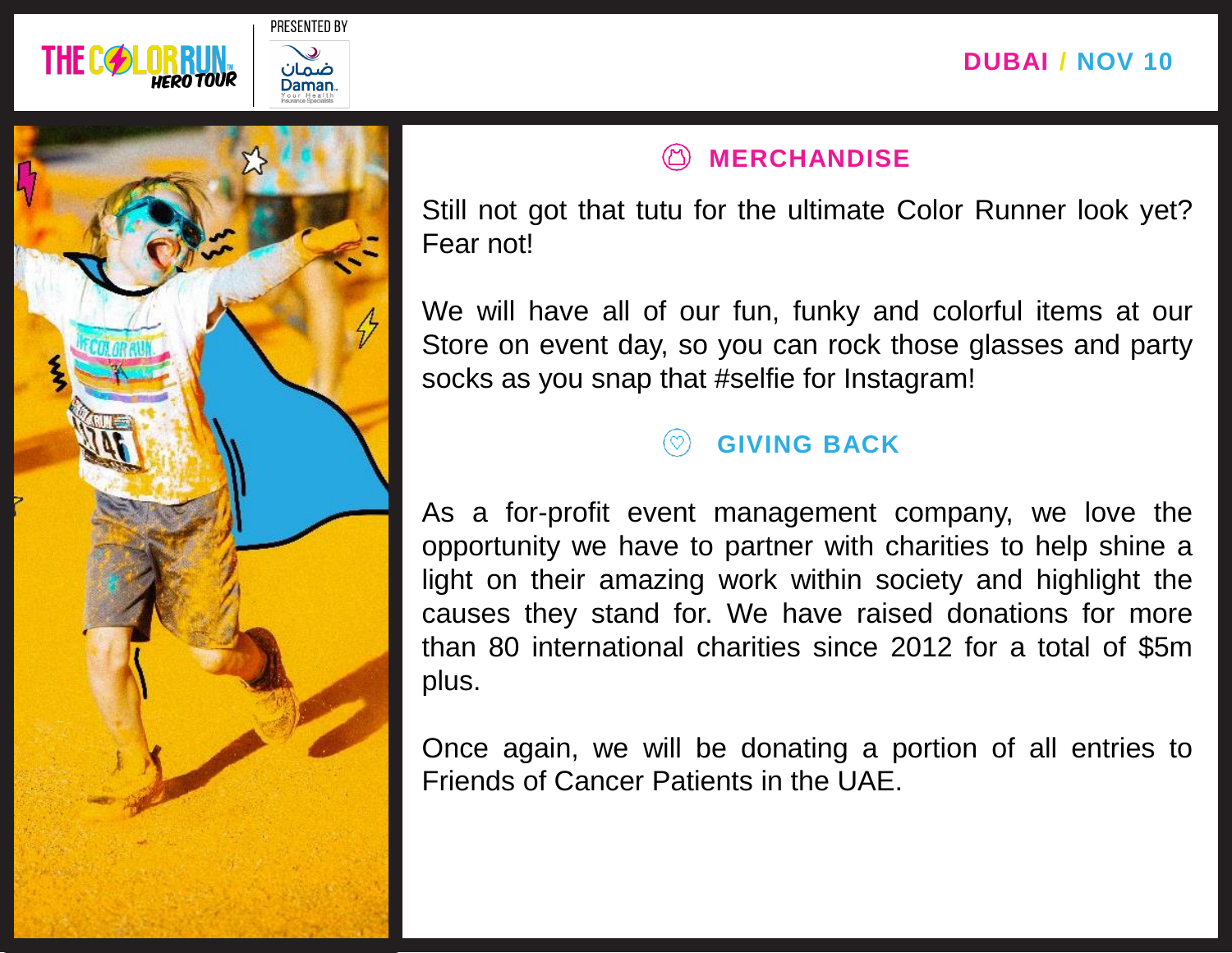

# **THANK YOU**

The Color Run presented by Daman could not be what it is without the help of many behind the scene heroes. Big thanks to all of our volunteers – without them, the event would not be possible. And lastly, thank you to all Color Runners who keep coming back year after year!

Have a Happy time! Share those photos and see you at the Finish Line! Thanks for getting dirty with us!

From all of us at The Color Run presented by Daman